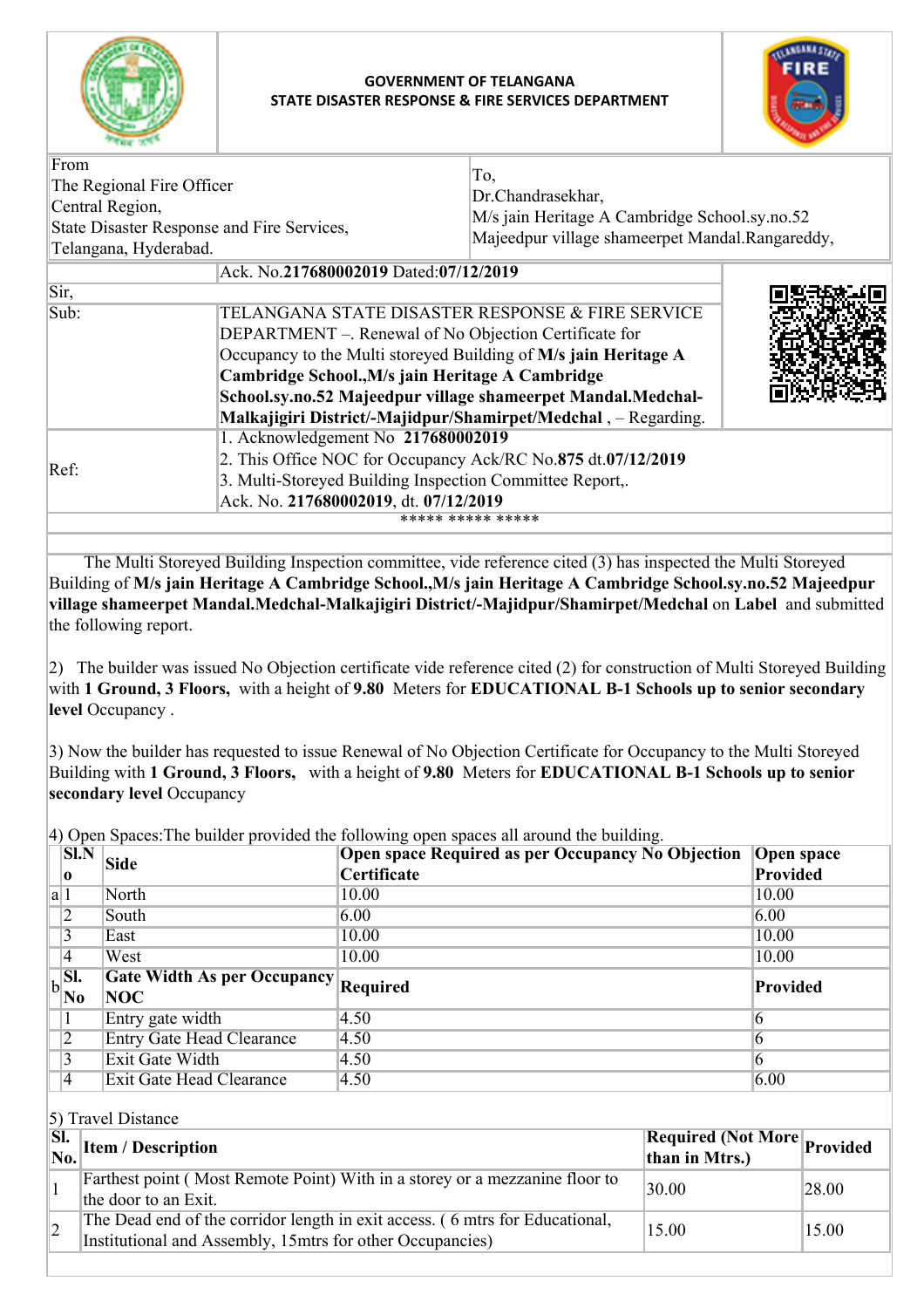| 6) Stair Cases (As per Occupancy NOC): |                           |                 |                  |             |                  |
|----------------------------------------|---------------------------|-----------------|------------------|-------------|------------------|
| Sl.no.                                 | <b>Type of staircases</b> | Width (In Mtrs) | No of staircases | Floors from | <b>Floors to</b> |
|                                        | Internal staircases       | 1.30            |                  | Cellar      | Terrace          |
|                                        | External staircases       | 1.30            |                  | Cellar      | Terrace          |

## 7) Means of Escape Floor Wise Details :

|                 | Sl.no Floor<br>type | <b>Buil-up Area</b><br>in Sq.Mtrs | <b>Type of Occupancy</b>                                          | t Load | Occupan Means of escape required as<br>per Occupancy NOC | <b>Means</b> of<br>escape<br>proposed |
|-----------------|---------------------|-----------------------------------|-------------------------------------------------------------------|--------|----------------------------------------------------------|---------------------------------------|
|                 | Groun<br>d          | 325.80                            | <b>EDUCATIONAL B-1</b><br>Schools up to senior<br>secondary level | 81.00  | 1.63                                                     | 2.60                                  |
| $ 2\rangle$     | 1st<br>Floor        | 1765.70                           | <b>EDUCATIONAL B-1</b><br>Schools up to senior<br>secondary level | 441.00 | 1.10                                                     | 2.60                                  |
| $\vert 3 \vert$ | 2nd<br>Floor        | 1499.14                           | <b>EDUCATIONAL B-1</b><br>Schools up to senior<br>secondary level | 375.00 | 0.95                                                     | 2.60                                  |
| $\vert 4$       | 3rd<br>Floor        | 921.84                            | <b>EDUCATIONAL B-1</b><br>Schools up to senior<br>secondary level | 230.00 | 0.60                                                     | 2.60                                  |

## 8) Fire Shaft as per Occupancy NOC: **Item / Description Required Provided** Fire Shaft / Fire Lift 0 0

9) Floor Wise details of Fire Fighting Installations:

| 0 I            | Sl.n Floor<br><b>Details</b> | Fire<br><b>Extinguish</b><br>er | Hose<br>Reel | <b>Automatic</b><br>Sprinklers System | Manually Operated Electronic   Automatc detection and<br><b>Fire Alarm System</b> | alarm system |
|----------------|------------------------------|---------------------------------|--------------|---------------------------------------|-----------------------------------------------------------------------------------|--------------|
|                | Ground $\sqrt{2.00}$         |                                 | 1.00         | 0.00                                  | 0.00                                                                              | 0.00         |
| $\overline{2}$ | 1st Floor $9.00$             |                                 | 2.00         | 0.00                                  | 0.00                                                                              | 0.00         |
| 3              | 2nd<br>Floor                 | 8.00                            | 2.00         | 0.00                                  | 0.00                                                                              | 0.00         |
| $\vert 4$      | 3rd<br>Floor                 | 5.00                            | 1.00         | 0.00                                  | 0.00                                                                              | 0.00         |

10) Fire Fighting Installations As per Occupancy NOC :

| <b>Fire Fighting System.</b>                                                                                                      | <b>Required As</b><br>per<br>Occupancy<br>NOC | <b>Provided</b> |
|-----------------------------------------------------------------------------------------------------------------------------------|-----------------------------------------------|-----------------|
| Fire Extinguishers                                                                                                                | 24                                            | 24              |
| First Aid Hose Reel                                                                                                               | 6                                             | 6               |
| Down Comer                                                                                                                        |                                               |                 |
| Automatic Sprinkler System                                                                                                        | 27                                            | 27              |
| Manually Operated Electronic Fire Alarm Systems                                                                                   | 6                                             | 6               |
| Under-ground Static Water Storage Tank Combined Capacity for Wet Riser, Yard Hydrant<br>and Sprinklers per Set of Pumps in Litres | 15000                                         | 15000           |
| Terrace Tank over Respective Tower Terrace in Litres                                                                              | 30000                                         | 30000           |
| Pump Capacity in LPM at the Terrace Tank Level with Minimum Pressure of $3.5 \text{ kg/cm}^2$                                     | 900                                           | 900             |

12). The Muli Storeyed Building Inspection Committee have reported that the Management has provided the Fire Safety Measres and there is no deficiencies.

13. **Remarks :**

Renewal NOC is issued

13) In view of the above and as per recommendations of the multistoried building inspection Committee, the Renewal of No Objection Certificate for occupancy is issued to Multi Storied Building with **M/s jain Heritage A Cambridge**